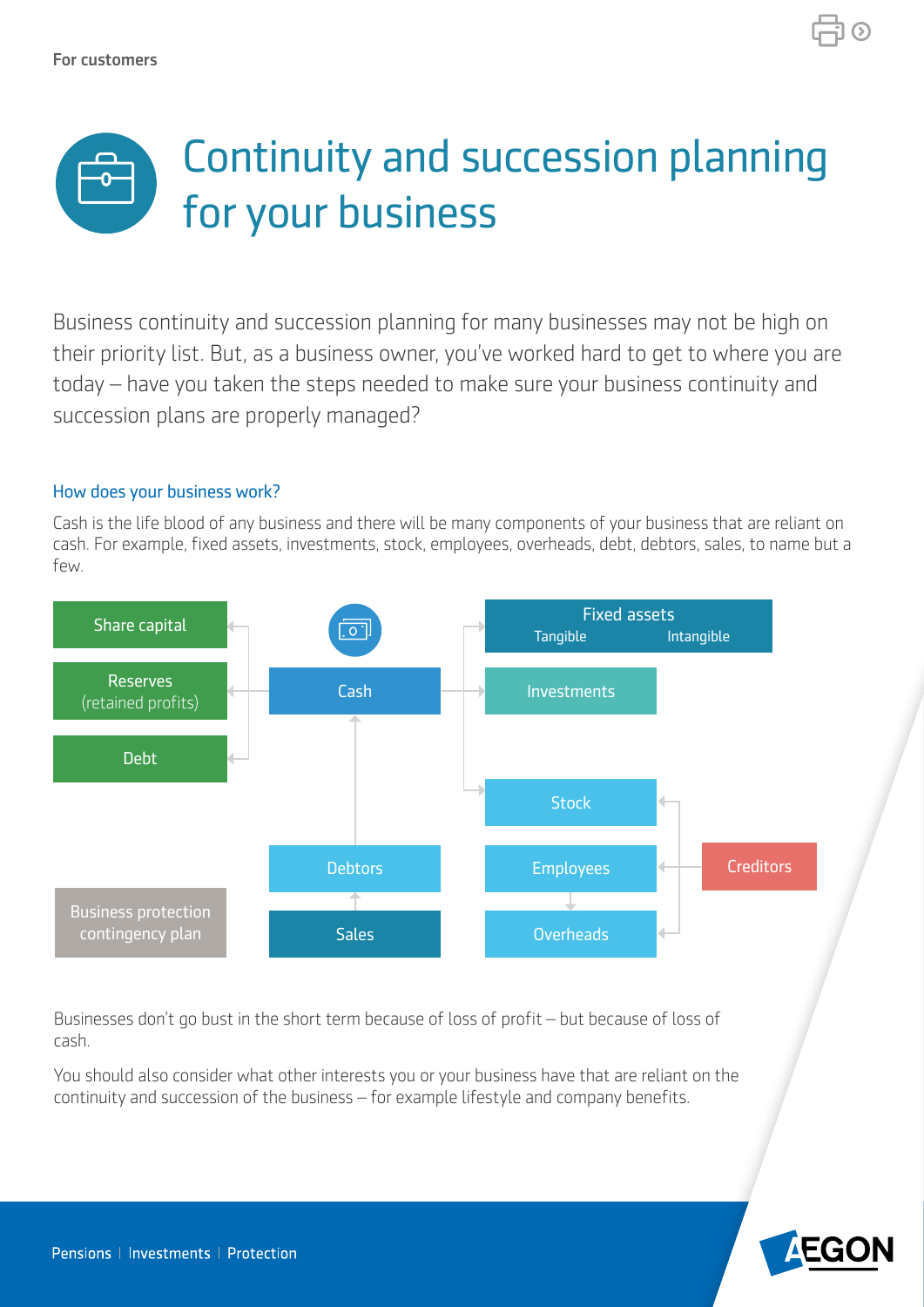## Risk assessment

## Impact

## Do you know how long your business would survive if you lost a key person?

Meet Dan and Charles – they run a printing company together. But when Dan dies unexpectedly, the business isn't prepared for his death.

[Watch our video case study](https://www.youtube.com/watch?v=Ar68O35TvRc) to find out the impact Dan's death has on the company and the difficult decisions Charles and Libby (Dan's wife) need to make.

# Insure the insurable Plot the following risks listed in the chart below. Flood Health and safety issue Bad advice Computer crash Fire Public liability Employer's liability Compliance disaster Key employee leaves Key employee dies Key employee illness Director/Owner dies Director/Owner illness  $Low$   $\longrightarrow$  High **Probability** Flood<br>
Health and safety issue<br>
Bad advice<br>
Computer crash<br>
Fire<br>
Public liability<br>
Employer's liability<br>
Compliance disaster<br>
Key employee leaves<br>
Key employee dies<br>
Key employee dies<br>
Key employee illness<br>
Director/Owner

The risks above have been grouped into two categories – those highlighted in black and those highlighted in red. But what's the diference? Businesses will often insure the risks in black but overlook those in red.

It's important you don't overlook insuring the people who, in reality, are the individuals responsible for driving the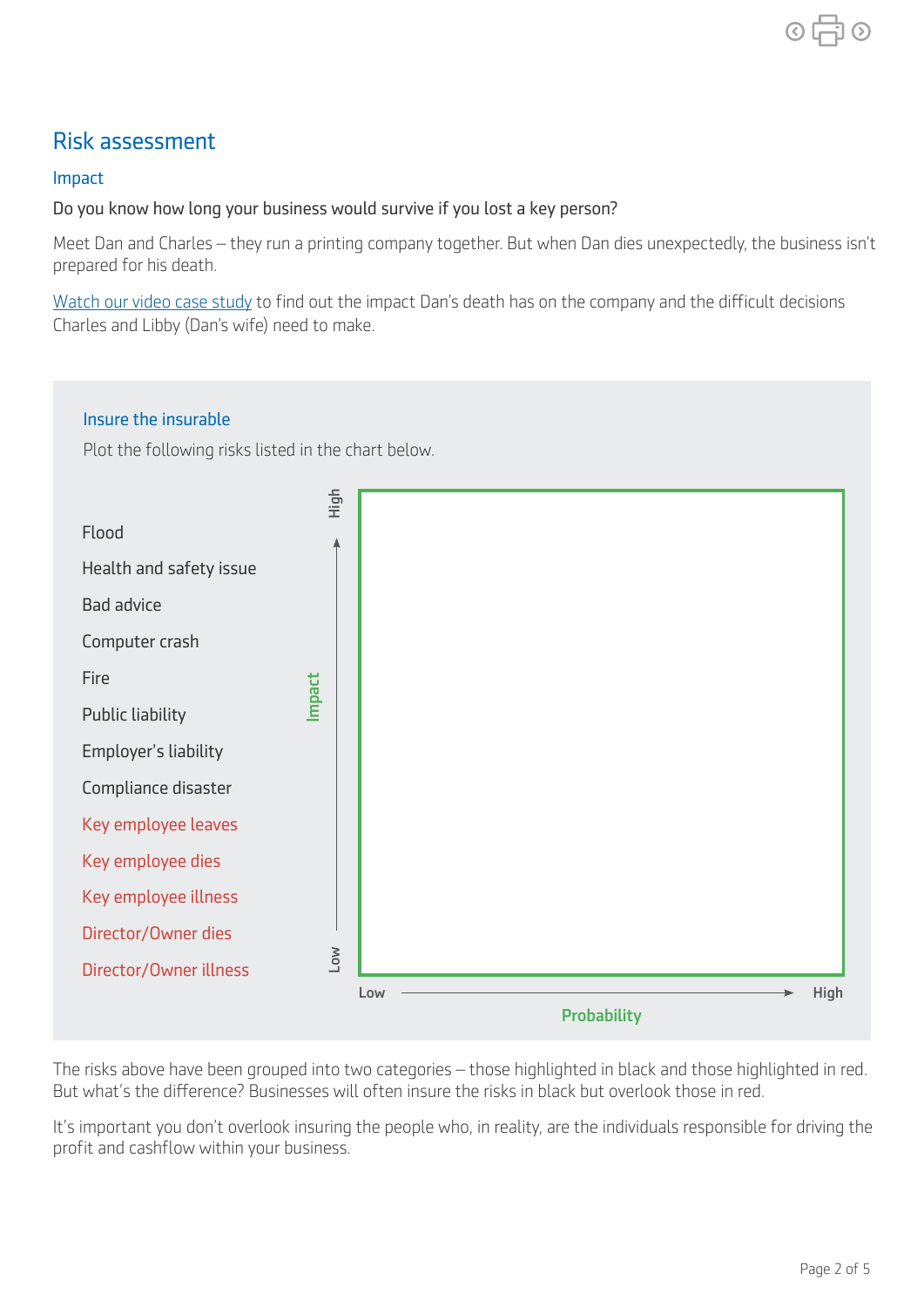You've worked hard to build up your business, so it makes sense to protect it. But while you probably already have cover for your buildings, fixtures and fittings, stock, cars and materials, have you covered your single biggest asset – your key employees, or yourself if you're a business owner?

|     | Number of partners/directors |     |     |     |     |  |  |
|-----|------------------------------|-----|-----|-----|-----|--|--|
| Age |                              |     | 4   | Ь   | 10  |  |  |
| 35  | 10%                          | 14% | 19% | 23% | 40% |  |  |
| 40  | $9\%$                        | 14% | 18% | 22% | 39% |  |  |
| 45  | 9%                           | 13% | 17% | 21% | 37% |  |  |
| 55  | 7%                           | 10% | 13% | 16% | 29% |  |  |

## Likelihood of at least one partner/director dying before age  $65<sup>1</sup>$

### Likelihood of at least one partner/director getting a critical illness before age 65<sup>2</sup>

|     | Number of partners/directors |     |     |     |     |  |  |
|-----|------------------------------|-----|-----|-----|-----|--|--|
| Age |                              |     | 4   |     | 10  |  |  |
| 35  | 24%                          | 33% | 42% | 49% | 74% |  |  |
| 40  | 23%                          | 32% | 41% | 48% | 73% |  |  |
| 45  | 22%                          | 31% | 39% | 46% | 71% |  |  |
| 55  | 17%                          | 24% | 31% | 37% | 60% |  |  |

Source: actuaries.org.uk/learn-and-develop/continuous-mortality-investigation/cmi-mortality-and-morbidity-tables, January 2020

 1 Based on mortality data of 100% of TMNL08 mortality table (2007-2010 data collected by the CMI and published in Working Paper 94 (2017). Temporary assurances, male non-smokers at 5+ years' duration)

2 Based on morbidity data of 100% (CMI Working Paper 75, calendar years 2007-2010) of SC04 morbidity table, male non-smokers at 5+ years' duration

The above figures are based on insured data – which means those people who have the appropriate insurance already in place. Equivalent figures applying across the whole population would result in the likelihood of such an event being even more likely.

to think about what would happen to your business or<br>
your family if you died or<br>
became seriously ill. But the<br>
reality is – the unthinkable<br>
reality is – the unthinkable<br>
reality is – the unthinkable<br>
noint in their lifetime 4<br>
noint in their li does happen.



It won't happen to me A Cardiovascular disease (disease of the heart and circulation) causes a quarter (25%) of all deaths in the In the hustle and bustle of  $V = \sqrt{1 - UK - H}$  and  $V = H$  and  $H$  and  $H$  is more than 160,000 each year everyday life, it's difficult  $\mathbf{V}$  or one death every three minutes.<sup>3</sup>

point in their lifetime.<sup>4</sup>

dies of cancer.<sup>5</sup>

As a business owner, you need to consider the impact to your business, of you, your partners/shareholders and/ or key employees, becoming ill or dying.

- ₃ British Heart Foundation, CVD statistics UK factsheet, July 2021
- ₄ Cancer Research UK, Cancer risk, January 2022
- ₅ Cancer Research UK, Cancer mortality, January 2022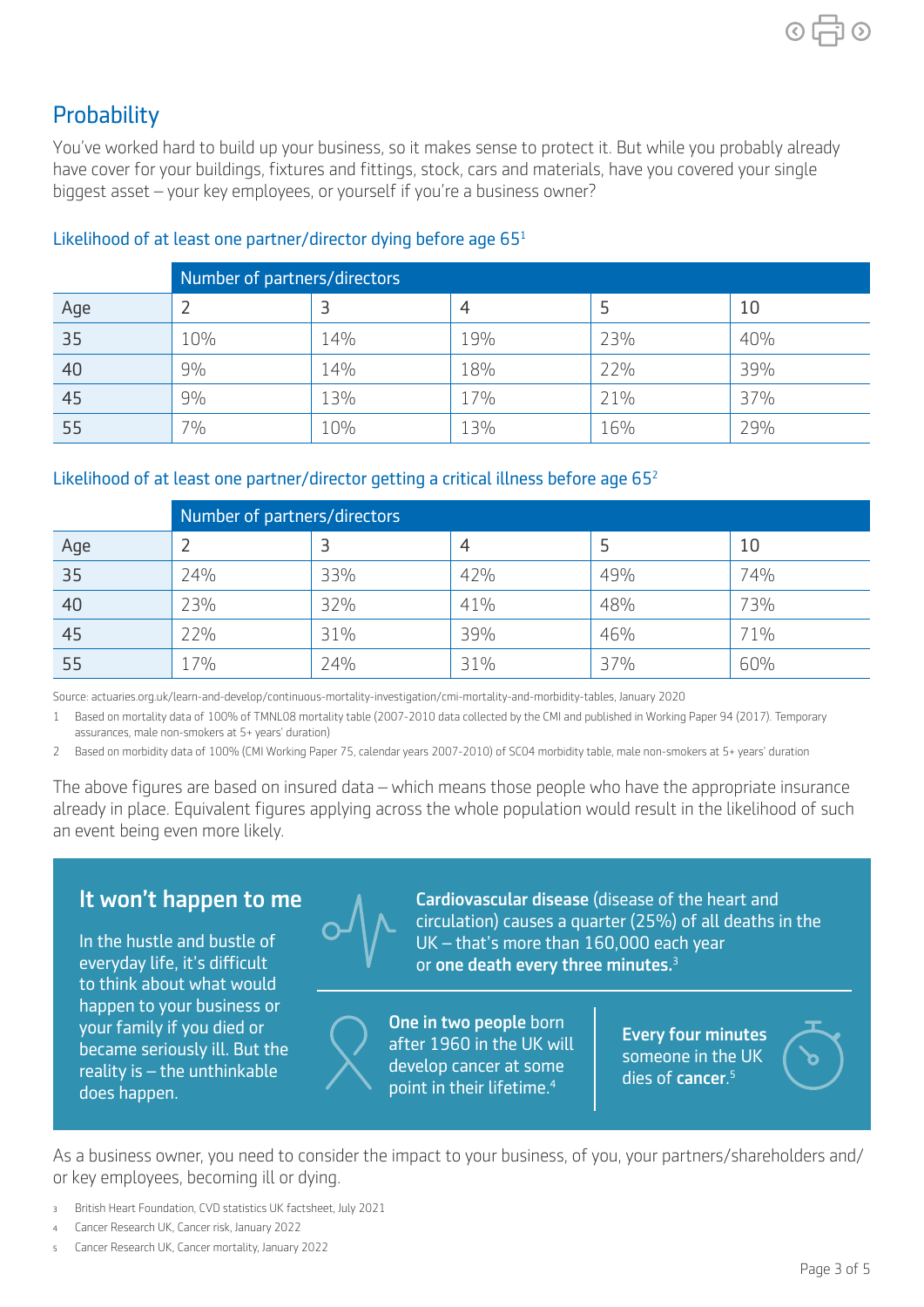## Questions to think about

Whether your business is a limited company, partnership or limited liability partnership (LLP) the following sample questions are equally relevant in uncovering your continuity and succession planning needs.

- 
- Would there be a financial impact on the business if Do you have an exit strategy?
- 
- 
- 
- 
- 
- 

## **Continuity** Succession

- Who contributes to profit? Contributes to profit? Do you have a [business will?](https://www.aegon.co.uk/content/dam/ukpaw/documents/Business-intestacy-risk.pdf)
	-
	-
	-
	-
- one or more of the directors/partners/members or<br>
No you know the value of the business?<br>
Not do you want to happen to your share of<br>
to survive?<br>
Not do you want to happen to your share of<br>
to survive?<br>
No you want your • Are there any [liabilities](https://www.aegon.co.uk/content/dam/ukpaw/documents/business-protection-liability-audit.pdf) (for example, loans)? what has to happen to your shares or how business assets will be divided if the worst happened? If not, • Are there any personal loans from the directors/ what do you want to happen to your share? partners/members into the business?
- Are these loans subject to personal guarantees? Will your fellow shareholders/partners/members<br>want your beneficiaries or a competitor to join the business?
	- Could the remaining shareholders/partners/ members afford to buy your share of the business?
	- $\bullet$  Is there a shareholder/partnership<sup>6</sup> agreement in place?
	- If so, do you know if it's inheritance tax (IHT) efective?
	- When was it last reviewed?
	- ₆ If not, do you realise that a general partnership dissolves on the death of a partner?

If you're a sole trader then continuity and succession planning may not be important if you've no intention of the business continuing or being passed on when you die, become critically ill, have an accident or are off sick. However, you're likely to have personal protection needs that should be addressed, such as income replacement, mortgage protection, personal loans, family protection and inheritance tax planning.

- 
- Do you consider any of them to be key? of your business?
- Would your business continue to trade if you or Who will you be passing the business on to? your key employees were no longer around?
- Are there any liabilities (for example, loans)?
- Are these loans subject to personal guarantees?

## **Continuity** Succession

- Do you have any employees? • What are your plans over the future ownership
	-